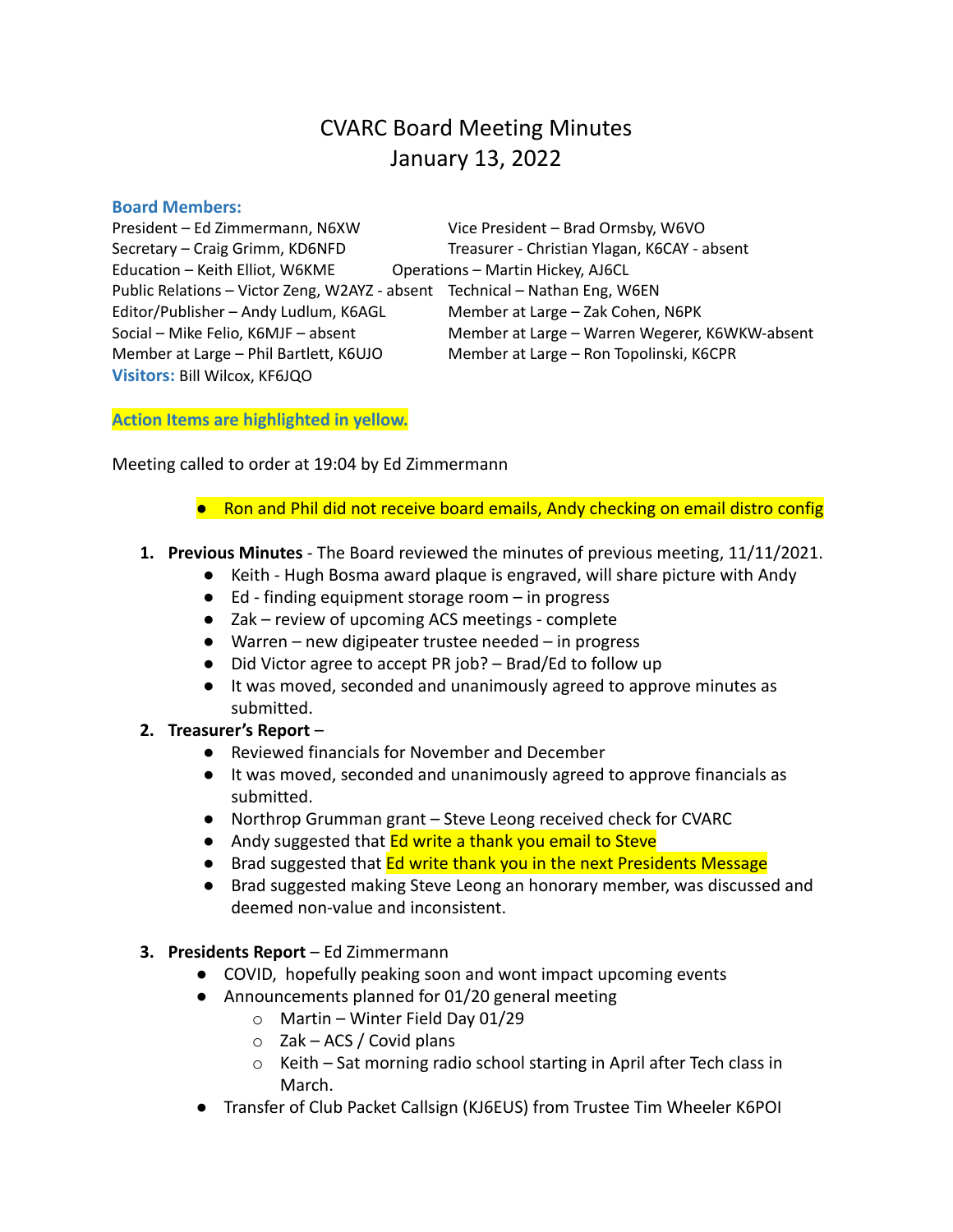- o The board voted in favor of having Ed Zimmermann-N6XEW become the new trustee for club's packet callsign (KJ6EUS), replacing Tim Wheeler.
- Bosma Award engraving completed per Keith
- Status of in person meetings at Sheriffs station Zak
	- o No response from contacts, assuming no in person meetings for awhile
	- o Feb and likely March meetings to be held via Zoom
- Transfer of raffle wheel Bill to hold raffle wheel until storage is worked out
- **4. Vice Presidents Report** –Ed/Brad
	- **●** Speakers Committee –

Thursday, January 20, 2022 – COMPACtenna: "Dr. Jack" Nilsson-N8NDL is an inventor of revolutionary antenna science and technology. His various designs are used by many entities including such as the US Secret Service, Washington DC Homeland Security, the Cleveland Clinic Mobile Stroke Ambulance, diverse WiFi and cell phone networks, public service agencies, and ham radio operators. Dr. Nilsson's presentation covers his patented small, yet powerful COMPACtenna antennas.

- Following dates and topics all tentative to be confirmed
- Feb AMSAT
- March and Apr TBD
- May Field Day 2022 Martin
- June emergency preparedness
- $\bullet$  Jul Go kits
- $\bullet$  Aug Solar
- Sept -
- Oct ARRL update
- Nov WW2 radios
- $\bullet$  Dec holiday party
- **5. Operations –** Martin Hickey
	- Winter Field Day, January 29, 2022 at the Dos Vientos Park Venue from 1000 to 1500. Reservations for space have been made.
	- Food club will purchase, Martin to order
	- Equipment storage TBD, Martin will follow up with Ed
	- Martin had question about insurance policy. Insurance is handled by Christian.
	- Insurance renewal coming up Apr 2022
	- Bill working on solving interference issues for Field Day. Wants to setup experiment and setup interference help desk. Stu has filter boxes and needs to bring them. Bill will take action to obtain filter boxes from Stu. Will not use multiplexers but use the band path filters. Primarily for 10-15-20 Voice interference.
	- June Field Day Martin is working finding an event location. Will check on Sherwood as primary location. Possible backup location is Fireworks Hill. School district and park district have started charging higher fees. Need to consider location that is easily accessible by public.
	- City of TO grants paused and not happening this fiscal year.
- **6. Reports from Members at Large**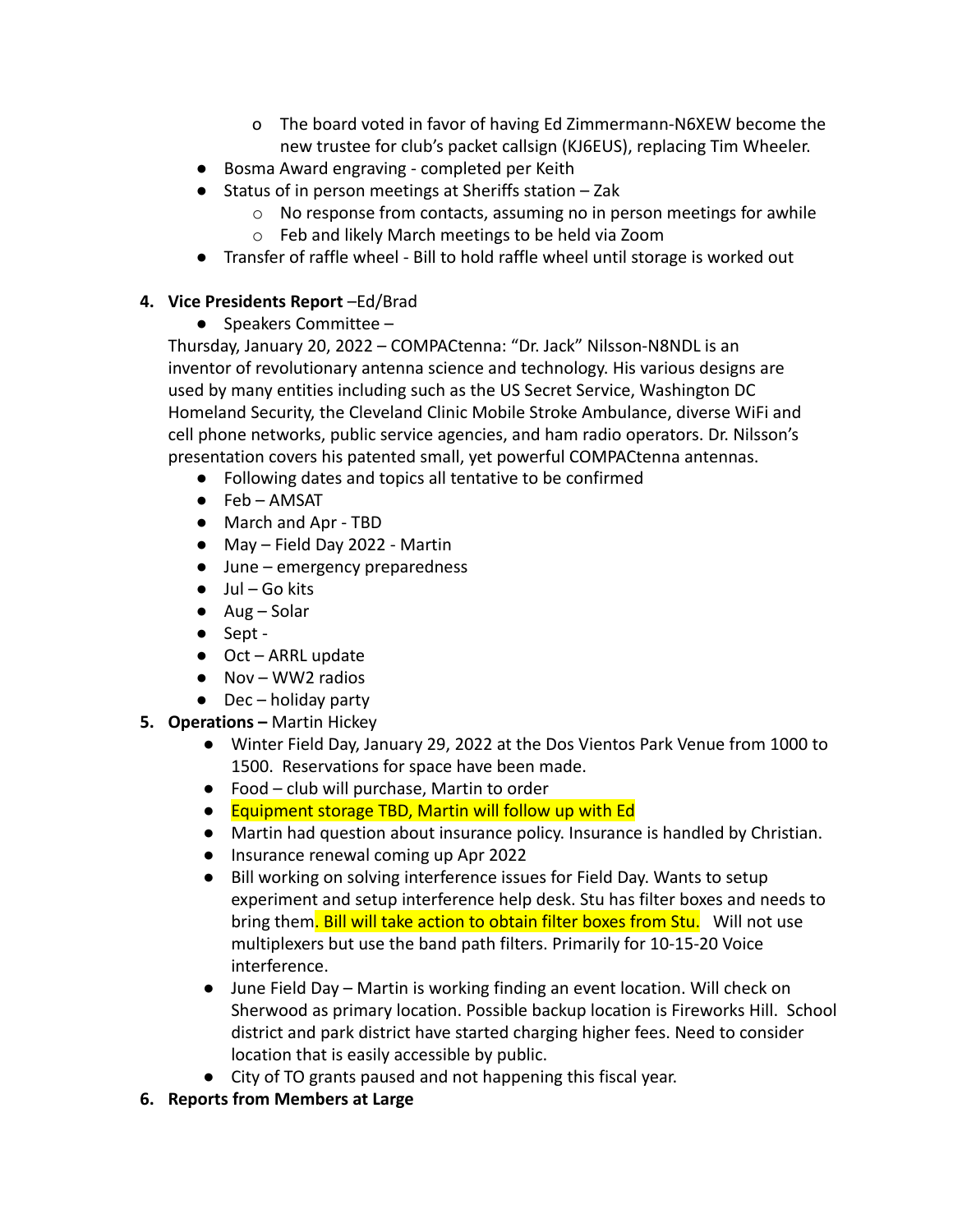- Zak city is repainting e-comm trailer to include ARES/ACS and provided some new equipment such as monitors. CROP Walk is Mar 6, 2022 – pulling together volunteers, 11 out 15 have already said yes.
- Warren not present
- Phil working on library display station, display case not suitable for equipment or access to brochures, will continue investigation.
- Nathan Fox hunt working on making keyer for Baofang. Second thinking Foxhunt for Winterfield day due to Covid concerns, maybe table idea until June Field Day. Working on other items for Winter Field Day such as table with morse key, demo of WinLink, etc. Andy mentioned Winter Field Day historically has not been a public event, may not be ideal for outreach. Satellite demo another possible option. Ron suggested APRS texting was a successful demo he has performed in the past.
- Ron shared Fred Barlow AJ6UG connected with Ron at a previous Field Day event and was interested in SOTA. He recently contacted Ron and had obtained license and Ron took him on SOTA activation. This showed value of public outreach.

## **7. Education** – Keith

- Sat radio school will start after Technician class
- Zak asked if Keith can support FT8 questions at WFD. Keith confirmed and has FT8 class, can show how to not create interference for Field Day events
- Current Extra class has shifted to Zoom
- Technician dates are not changing, either in person or Zoom, exam questions are valid until July when they will change.
- **8. Technical** Nathan
	- Looking for different project ideas, is attending local tech meetings, monthly VCACS, Andy M meeting about new Winlink features
	- Looking for new trends for low power, cheaper radios, kit project by German hams - micro SDX, \$50 qrp rig
	- Nathan has ideas for regular meetings and ways to keep people on same track for building. Asking for ideas for club projects. Zak – antenna projects have historically been popular, tape measure yagi. Bill suggested inexpensive ground plane antenna kit, will offer additional details to Nathan directly. Copper J-poles, 4-1 balun, end fed balun box, small lightweight K6ARK, 10M vertical, soldering clinic. CVARC can support collecting funds for projects.

## **9. Publisher** – Andy

• Already sent email problems to Stu to be fixed for Ron and Phil. Craig to share with Andy the confirmation email and failure notice he received when added to board distro.

## **10. VE Coordinator** – Andy

- In person VE Sessions resumed December 12 with a successful event, all 4 candidates passed exams.
- Next session is February 13, 2022, 8:30 A.M. is in doubt, pending feedback from Zak and direction with Sheriff station. Next will be 2<sup>nd</sup> weekend of April
- **11. Public Relations** Victor not present